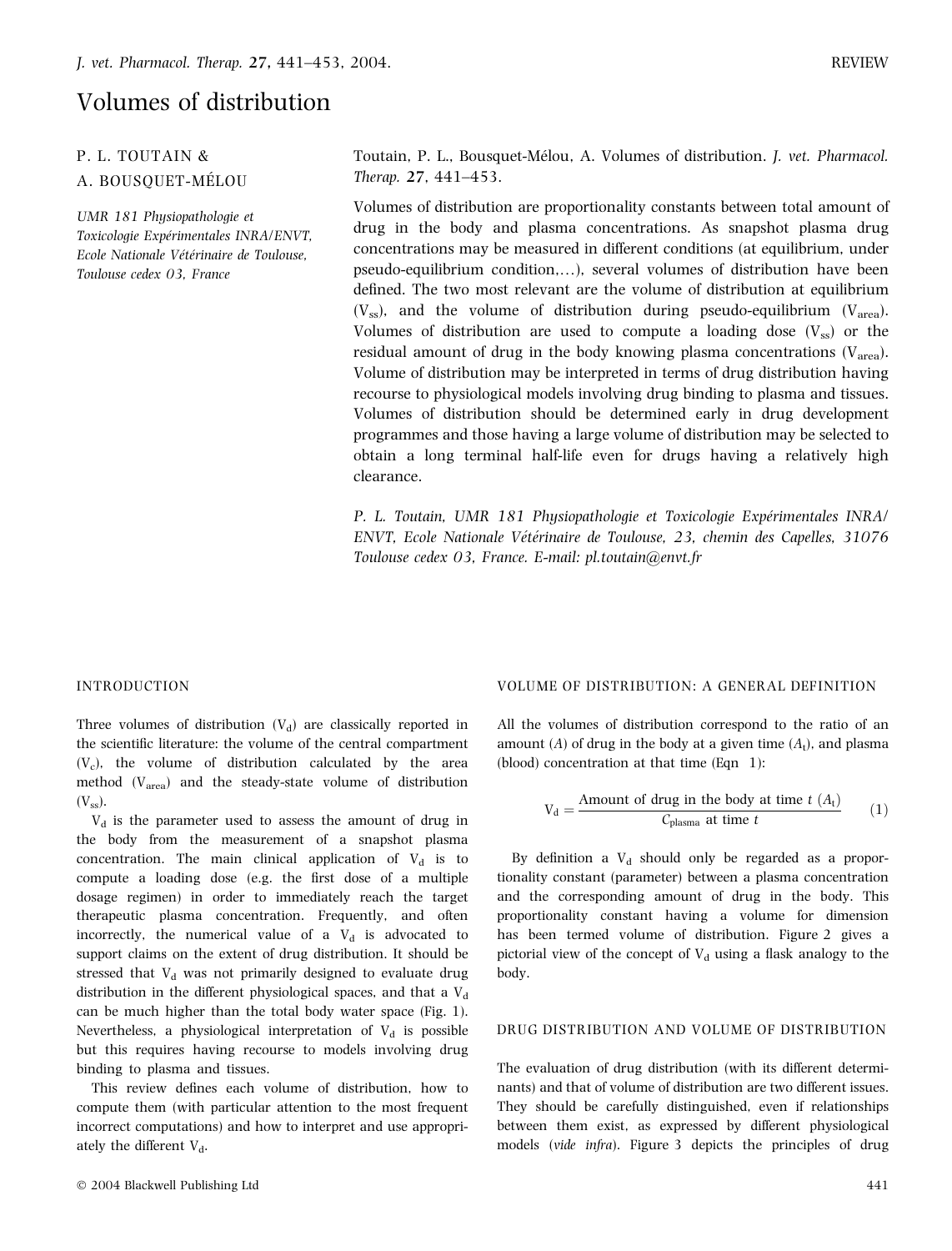



repartition between the vascular space (plasma) and extravascular spaces (tissues).

#### WHY DO SEVERAL VOLUMES OF DISTRIBUTION EXIST?

As the plasma concentration can be measured in different situations [just after an intravenous (i.v.) drug administration, during the phase of drug distribution, during the terminal phase of drug disposition or at equilibrium], several  $V_d$  are needed because the proportionality ratio between the amount of drug in the body and the plasma concentration will have different values according to the state of drug disposition. Figure 4 gives the four possibilities, with  $V_c$  being the initial volume of distribution,  $V_{ss}$ , the appropriate volume of distribution when plasma concentrations are measured in steadystate conditions, and  $V_{\text{area}}$  or  $V_{\text{z}}$  (formerly termed  $V_{\text{d}}\beta$ ), the appropriate  $V_d$  when plasma concentration is measured in pseudo-equilibrium conditions. When plasma concentration is measured during the drug distribution phase, the ratio of the drug amount over the plasma concentration is not a parameter but a time dependent variable.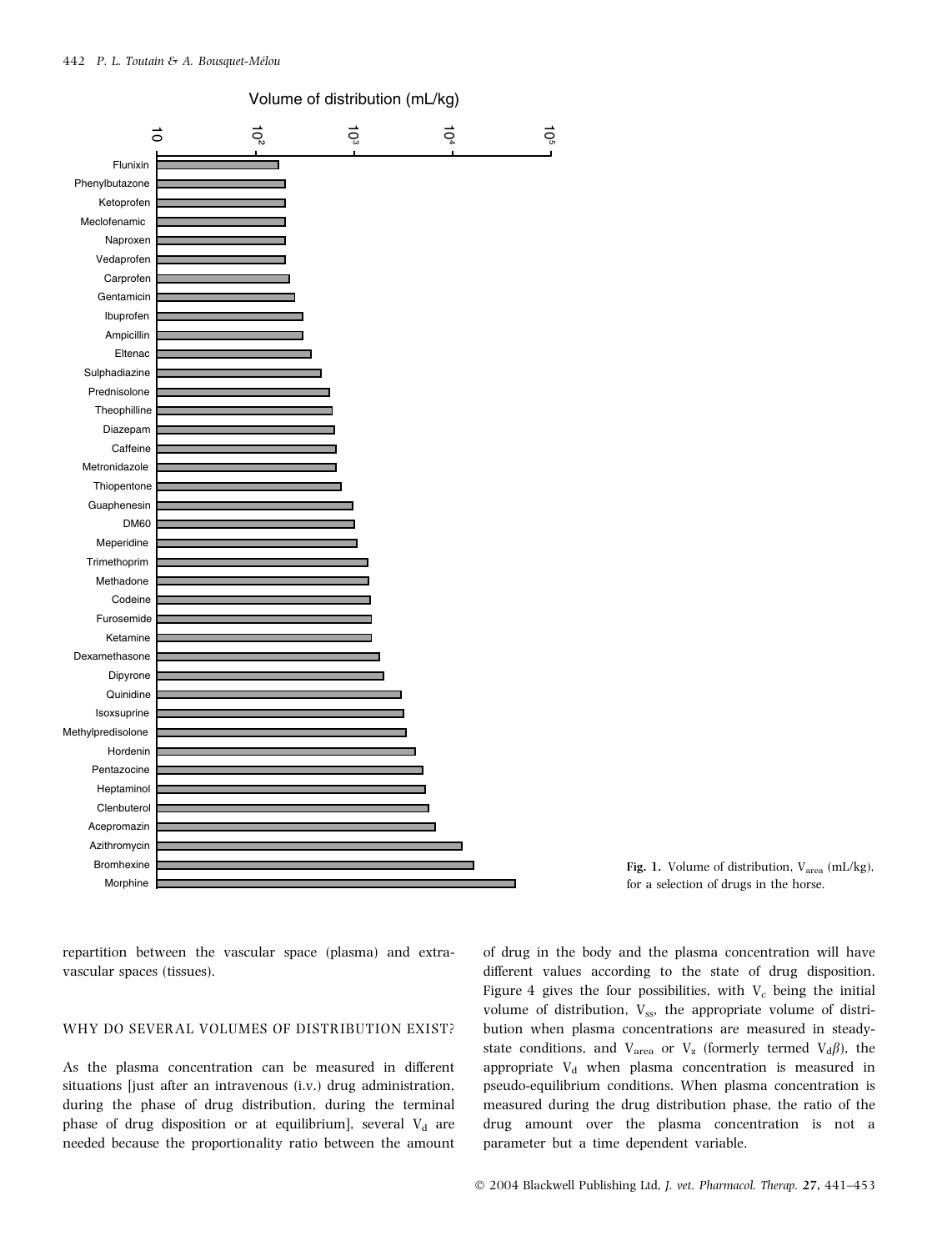

Fig. 2. A simplistic system to introduce the concept of volume of distribution. The same amount of drug (10 mg) is dissolved in the same volume of water (1 L). For the left beaker the water concentration is  $10 \mu g/mL$  and when applying Eqn 1 in the text, the computed apparent volume of distribution of the drug in the left beaker is 1 L (which corresponds to the actual volume of water in the beaker). In the right beaker, there is charcoal that can fix part of the drug, which is divided between water and charcoal. The water concentration is here of only 2 µg/mL and applying Eqn 1 of the text gives an apparent volume of distribution of 5 L, i.e. five times the actual volume of water.

# THE INITIAL  $(V_C)$  AND THE TERMINAL  $(V_{AREA}$  OR  $V_Z)$ VOLUMES OF DISTRIBUTION AFTER INTRAVENOUS BOLUS DRUG ADMINISTRATION

Just after an i.v. drug administration, plasma concentration is maximal  $(C_0)$ . Before any drug elimination or distribution, the amount of drug in the body is by definition equal to the administered dose, and the plasma concentration is  $C_0$ . Applying the definition of a  $V_d$  (Eqn 1), the initial volume of distribution  $(V_c)$  is (Eqn 2):

$$
V_c = \frac{\text{Dose}}{C_0} \tag{2}
$$

Equation 2 assumes that  $C_0$  corresponds to an initial plasma concentration resulting from a total drug mixing in blood before any drug elimination or distribution, which is generally an unrealistic assumption. Practically speaking,  $C_0$  is estimated by extrapolation to time zero of the drug disposition curve (Fig. 5 gives an example of the determination of  $C_0$  for the evaluation of plasma volume using Evans blue).

In the framework of a compartmental analysis, the initial volume of distribution is termed volume of the central compartment and is obtained by mean of Eqn 3:

$$
V_c = \frac{\text{Dose}}{\sum_{i=1}^{n} Y_i}
$$
 (3)

where  $Y_i$  are intercepts of the different phases of the kinetic disposition obtained by fitting the plasma drug concentration vs. time profile.

Therefore,  $V_c$  can be viewed as the apparent volume from which drug elimination occurs because kidney and liver, the two main clearing organs, belong to the central compartment (Fig. 6).

Immediately after i.v. bolus administration, the drug begins to be distributed and eliminated. If the distribution is instantaneous, after the drug administration, the body is reducible to a homogenous pool (compartment) and  $V_c$  remains the single  $V_d$ . However, for the vast majority of drugs, there is a noninstantaneous distribution phase during which the drug plasma concentration decreases more rapidly than the total amount of drug actually present in the body. During the distribution phase, the decrease of plasma concentration is largely due to the partitioning of the drug in the body, and not to the drug elimination. Therefore, according to the definition of a  $V<sub>d</sub>$ (Eqn 1), the latter increases progressively until it reaches an asymptotic value when the pseudo-equilibrium of distribution is achieved. This asymptotic value is termed  $V_{area}$ . Thus,  $V_d$  during the distribution phase can be viewed as a time-dependent variable that expands from  $V_c$  immediately after the bolus drug administration until it reaches the maximal value of  $V_{\text{area}}$ (Fig. 7).

When the distribution pseudo-equilibrium is reached, the net exchange (balance) between plasma (central compartment) and the tissues (peripheral compartments) is null, and the decrease of plasma concentration is now only because of irreversible drug elimination, which is proportional to the body (total) clearance (Eqn 4):

Rate of drug elimination = 
$$
Cl_{tot} \times C_{plasma}
$$
 (4)

where  $Cl<sub>tot</sub>$  is the plasma clearance.

The relationship between plasma concentration and the amount of drug in the body during the elimination phase is given by Eqn 5:

$$
V_{\text{area}} = \frac{\text{Amount of drug in the body during the terminal phase}}{\text{Plasma concentration during the terminal phase}}
$$
\n(5)

The amount of drug present in the body at a given time  $t$ during the elimination phase is equal to the amount of drug which remains to be eliminated, i.e. (Eqn 6):

Amount of drug in the body at time 
$$
t_i = \int_{t_i}^{\infty} Cl \times C_{(t)} dt
$$
 (6)

where  $t_i$  is a time during the elimination phase. Integration of this equation gives Eqn 7:

Amount of drug at time 
$$
t_i = Cl \times [AUC_{(t_i-\infty)}]
$$
 (7)

where  $AUC_{(t_i\text{--}\infty)}$  is the area under the plasma concentration vs. time curve between  $t_i$  and infinity.

During the terminal phase the plasma concentration decays according to a mono-exponential curve which can be described by a mono-exponential equation (Eqn 8) :

$$
C(t_i) = Y_z \exp(-\lambda_z t_i) \tag{8}
$$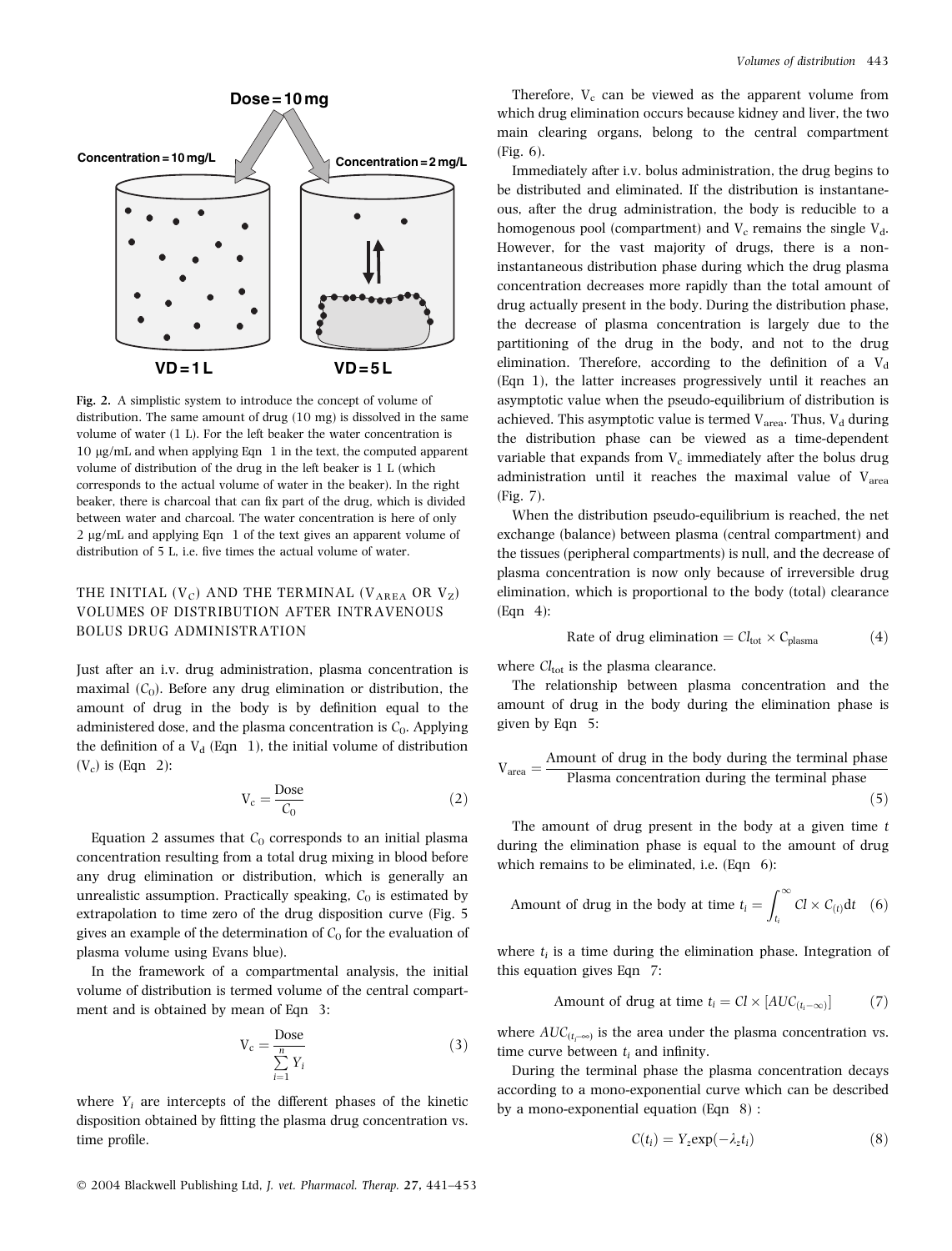

Fig. 3. Principles of drug partition between vascular space (plasma) and non-vascular space (tissue), and establishment of a minimal model for volume of distribution. Upper panel: in plasma (volume:  $V_P$ ), drug is either free (open circle) or bound (black circle) to proteins or red blood cells. The total concentration in plasma (C<sub>P</sub>) is the sum of bound (C<sub>bound</sub>) and free (C<sub>free</sub>) concentrations. The free fraction in plasma ( $f_{u,p}$ ) is the ratio C<sub>free</sub>/C<sub>P</sub>. Lower panel: only the free drug (open circle) can cross the capillary membrane and gain access to the extracellular fluids outside the plasma. In extra-vascular space (volume  $V_T$ ), drug is also either free (open circle) or bound (black circle) to extra-vascular components; when equilibrium is achieved, the unbound concentration ( $C_{\text{free}}$ ) in the vascular and extra-vascular spaces are the same and the free fraction in the extra-vascular space ( $f(u,\tau)$ ) is the ratio  $C_{\text{free}}/C_T$ ;  $C_T$  being the total concentration in extracellular space, i.e.  $C_{\text{free}} + T_{\text{bound}}$ . According to the principle of mass balance, the total amount of drug in the body is equal to the amount in plasma (V<sub>P</sub>C<sub>P</sub>) plus the amount in tissue (V<sub>T</sub>C<sub>T</sub>). By definition of volume of distribution (see Eqn 1):

$$
V_d \, = \frac{V_P C_P \, + \, V_T C_T}{C_P} \text{ or } V_d \, = \, V_P \, + \, V_T \, \times \frac{C_T}{C_P}
$$

Considering that  $C_T$ /  $C_P$  is equal to  $fu_{\text{P}}$  /  $fu_{\text{P}}$ :

$$
V_d\,=\,V_P\,+\,V_T\,\times\frac{\mathit{fu}_\cdot P}{\mathit{fu}_\cdot T}
$$

Total concentrations in plasma and tissue spaces are functions of the affinities of the drug in these spaces for the different components to which drug binds, and it is the free drug concentration which 'controls' the total drug concentration, not the reverse.

where  $C(t_i)$  is the predicted plasma concentration at time  $t_i$ ,  $Y_z$ and  $\lambda_z$  are the intercept and the slope of the terminal phase, respectively.

 $AUC_{(t_{i} \rightarrow \infty)}$  can be easily computed by integrating Eqn  $8$  from  $t_{i}$ to infinity (Eqn 9):

$$
AUC_{(t_{l}-\infty)} = \frac{C(t_{l})}{\lambda_{z}}
$$
\n(9)

Now applying the definition of  $V_{area}$  (Eqn 5) and combining Eqns 7 and 9 gives (Eqn 10):

$$
V_{area} = \frac{Cl \times [C(t_i)/\lambda_z]}{C(t_i)}
$$
(10)

and after simplification (Eqn 11) :

$$
V_{\text{area}} = \frac{Cl}{\lambda_z} = \frac{\text{Dose}}{\text{AUC}_{(0-\infty)}} \times \frac{1}{\lambda_z} \tag{11}
$$

Inspection of Eqn 11 explains why this  $V_d$  is termed  $V_{area}$  or  $V_z$ . More importantly, Eqn 11 shows that  $V_{\text{area}}$  is a volume term that is tributary of plasma clearance, and explaining that the numerical value of V<sub>area</sub> can be modified by an alteration of plasma clearance, whereas the actual physiological space of the drug repartition remains unchanged (vide infra).

#### THE ERRONEOUS COMPUTATIONS OF VAREA FOR EXTRA-VASCULAR ROUTES

The computation of  $V_{\text{area}}$  requires two major assumptions: (i) the dose which gains access to the systemic circulation should be accurately known and (ii) the terminal phase during which  $V_{area}$ is computable should be a pure elimination phase.

When  $V_{area}$  is computed after extra-vascular drug administration and when the amount of drug that gains access to the systemic circulation is unknown, what is actually estimated is  $V<sub>area</sub>/F$ , not  $V<sub>area</sub>$  (Eqn 12):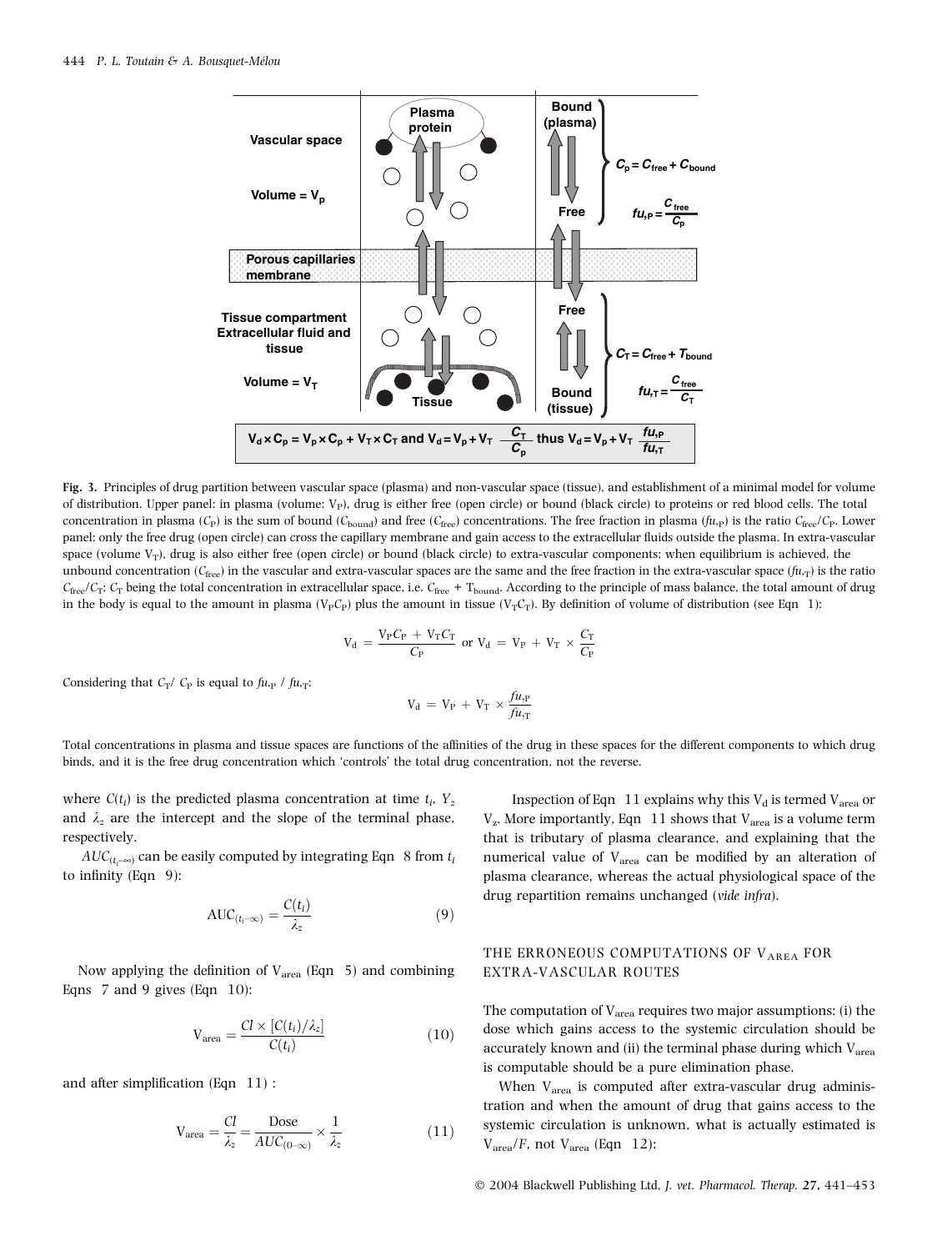

Fig. 4. The different volumes of distribution  $(V_d)$ . The left panel indicates the appropriate  $V_d$  to consider  $(V_c, V_{area}$  or  $V_{ss}$ ) when computing a drug amount in the body from a snapshot plasma concentration (Cp) regarding the state of drug distribution, i.e. at time 0, in equilibrium conditions or at pseudo-equilibrium conditions. The right panel explains the difference between a pseudo-equilibrium state of distribution (e.g. after an i.v. bolus drug administration) and an equilibrium condition (e.g. during an i.v. infusion). V<sub>area</sub> is the appropriate V<sub>d</sub> to consider during the terminal phase of a pseudoequilibrium, whereas  $V_{ss}$  is the appropriate  $V_d$  to consider under steady-state conditions. During the distribution phase,  $V_d$  is not a parameter but a time dependent variable.



Fig. 5. The use of  $V_c$  to determine plasma volume. Evans blue (EB) is a dye classically used to determine plasma volume. A given amount of EB is administered by i.v. injection (e.g.  $250 \text{ µg/kg}$ ) and after a delay of  $20$  min (i.e. after EB blood mixing), the disposition curve is evaluated from 20 to 180 min, the decay being mono-exponential. The plasma volume is estimated by  $V_c$ , the latter being estimated from the intercept [initial concentration  $(C_0)$  obtained by extrapolating the fitted curve to time 0]. The curve shown in this figure was simulated with the equation proposed by Wamberg et al. (2002) in dogs.

$$
\frac{V_{\text{area}}}{F} = \frac{\text{Dose}}{AUC} \times \frac{1}{\lambda_z} \tag{12}
$$

where  $F$  is the bioavailability factor from 0 to 1. Equation 12 is equivalent to Eqn 11 only if  $F = 1$ .

If F is unknown (no i.v. study),  $V_{\text{area}}/F$  is at best of little value because  $V_{area}/F$  cannot be used to compute the actual amount of drug in the body after an extra-vascular administration. At worst,  $V_{area}/F$  may be advocated incorrectly to discuss the extent of drug distribution that will appear greatest while the bioavailability decreases. If one wishes to compute the residual amount of drug in the body after extra-vascular administration, the appropriate  $V_{area}$  is the one that has been computed by i.v. route.

Another, poorly appreciated requirement to compute a  $V_{area}$ is a terminal phase which is actually a pure elimination phase (in order to fulfil the assumption of distribution pseudo-equilibrium conditions in which the  $V_{area}$  has been defined). In this situation the computation of a  $V_{area}/F$  becomes wholly incorrect if the terminal phase actually corresponds to

an absorption phase (flip-flop). Under these conditions,  $V_{area}/F$ can become very large as  $\lambda_z$  becomes small (see Eqn 12 and Fig. 8 for an example). This unacceptable computation and incorrect interpretation of  $V_{\text{area}}$  is frequently encountered in veterinary publications for avermectins and long-acting formulations of antibiotics. For example, Payne et al. (2002), compiled pharmacokinetic parameters reported in the literature for oxytetracycline in the goat. For long-acting formulations administered by the IM route,  $V_{ss}$  (or  $V_{area}$ ) were considerably larger (4.1–11.9 L/kg) than  $V_{ss}$  (or  $V_{area}$ ) reported after i.v. administration (0.5–3 L/kg).

#### STEADY-STATE VOLUME OF DISTRIBUTION  $(V_{SS})$

As  $V_{area}$  relies on total body clearance,  $V_{area}$  is not an appropriate  $V<sub>d</sub>$  in those situations for which clearance is null or apparently null. This is the case during i.v. infusion, once the steady-state condition has been reached and the rate of drug input exactly compensates for the rate of drug elimination. Under these conditions, the system behaves equivalently to a closed system (no input and no output), i.e. as having a null clearance.

In this circumstance, the use of  $V_{area}$  overestimates the total amount of drug in the body and the appropriate  $V_d$  to be selected will be the so-called  $V_{ss}$  with (Eqn 13):

$$
V_{ss} = \frac{Amount of drug in the body in equilibrium conditions}{Steady-state plasma concentrations (C_{ss})}
$$
\n(13)

 $V_{ss}$  is a clearance independent volume of distribution that is used to calculate the drug amount in the body under equilibrium conditions, i.e. during a drug i.v. infusion and also during multiple drug administration once the steady-state conditions are achieved.

V<sub>ss</sub> can be derived using different approaches (compartmental, statistical moments, …). For a classical mammillary compartmental model,  $V_{ss}$  is given by Eqn 14:

$$
V_{ss} = V_c \left( 1 + \sum_{j=2}^{n} \frac{K_{1j}}{K_{j1}} \right)
$$
 (14)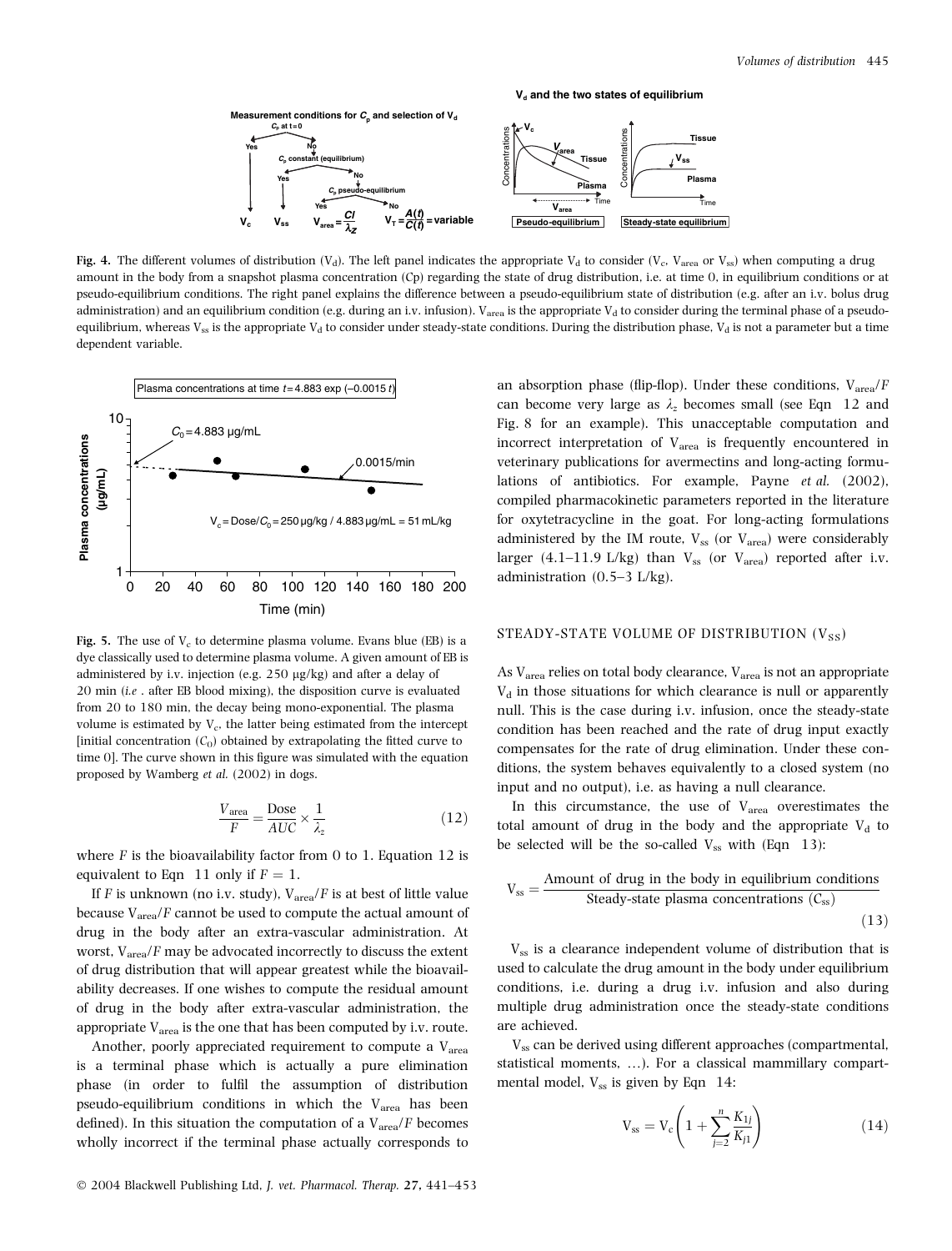**Physiological and anatomical reality Corresponding tricompartmental model**



Fig. 6. Compartmental model and the volume of distribution of the central compartment. The figure shows the correspondence between a tricompartmental model (right) vs. the physiological and anatomical reality (left). The classical 2 or 3 compartmental mammillary models are a simplistic representation of the body in 2 or 3 well-stirred compartments. The mammillary topography is due to the anatomy of the cardiovascular system, which irrigates different organs in a parallel pathway (rather than sequentially). The central compartment corresponds to blood and all organs, which are in rapid equilibrium with blood (lungs, kidney and liver). The kidney and liver being the two most important clearing organs, drug elimination occurs from the central compartment (according to a first-order rate constant noted  $K_{10}$ ), and the volume of the central compartment ( $V_c$ ) can be viewed as the apparent space from which drug elimination occurs. It is the reason why body clearance can be estimated by the product of  $K_{10}$ and V<sub>c</sub>. The peripheral compartment corresponds to organs for which the rate of equilibrium with blood is slower, the number of required peripheral compartments being indicated by the data itself. It should be noted that  $K_{12}V_c$  and  $K_{13}V_c$  are clearances of drug distribution for the shallow and deep peripheral compartment respectively, and they can be interpreted in terms of local organ blood flow.



Fig. 7. Time development of the volume of distribution and distribution phases for a hypothetical drug. Data were simulated with parameters given for the represented bi-compartmental model. Left panel: during the distribution phase, drug plasma concentrations decrease more rapidly than the total amount of drug in the body because the decrease of drug plasma concentration is mainly because of the drug partition between vascular and extravascular spaces, and not to irreversible drug elimination. According to the definition of  $V_d$ , the  $V_d$  of the drug during the distribution phase should progressively increase to remain the proportionality factor between plasma concentrations and the total amount of drug (see right panel). And also during the distribution phase, V<sub>d</sub> is a time dependent variable starting from an initial volume of distribution (V<sub>c</sub> = 90 mL/kg) until it reaches an asymptotic value termed V<sub>area</sub> (V<sub>area</sub> = 333 mL/kg). V<sub>area</sub> is a parameter because during the elimination phase, the ratio between the plasma concentration and the amount of drug in the body is a constant.

where  $K_{1j}$  and  $K_{j1}$  represent the distributional rate constants such as  $K_{12}$ ,  $K_{21}$ ,  $K_{13}$ ,  $K_{31}$ , etc. of the general mammillary model.

 $V_{ss}$  can also be derived using the statistical moments approach described by Benet and Galeazzi (1979) (Eqn 15):

$$
V_{ss} = \frac{\text{Dose}_{i.v.} \times AUMC}{(AUC)^{2}} = Cl \times MRT
$$
 (15)

where AUMC is the area under the first moment of the disposition curve, Cl the plasma clearance, and MRT the mean residence time in the system.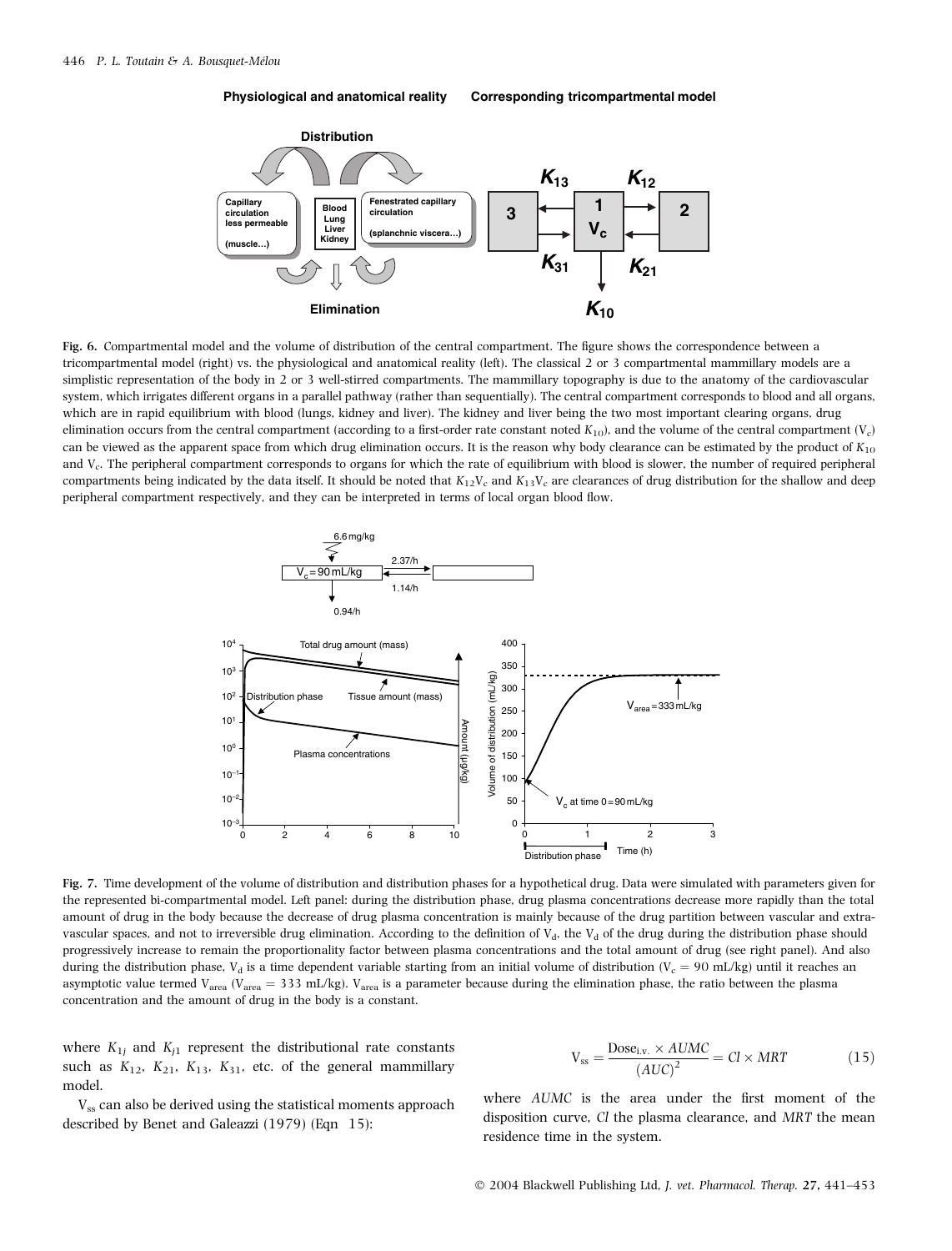

Fig. 8. V<sub>area</sub> and the extra-vascular route of administration: influence of bioavailability and incorrect computation of V<sub>area</sub> in presence of a flip-flop. Disposition curves corresponding to a classical bi-compartmental model were simulated after an intravenous (i.v.; panel A) or extra-vascular (EV; panels B, C and D) route of administration (dose 10 mg/kg). For the EV administration, three different sets of  $K_{a1}$  (first-order rate constant of drug transfer from the site of administration to the central compartment) and  $K_{a2}$  (which represents the irreversible drug loss from the site of administration) were selected to obtain a rapid and total (panel B), or a rapid but incomplete bioavailability (panel C), and a disposition curve characterized by a slow but complete absorption (flip-flop) (panel D).

V<sub>area</sub>, terminal half-life and plasma concentration at 23 h post-injection were estimated by classical curve fitting. The residual amount of drug in the body at 23 h post-administration was estimated by the product V<sub>area</sub>  $\times$  C<sub>23 h</sub> and compared to the actual value. It can be seen that the true V<sub>area</sub>, as obtained by i.v. route (211 mL/kg), can be obtained from an EV administration only if bioavailability is total and the rate constant of drug absorption is rapid ( $t_{1/2}$  abs = 0.693 h) in relation to drug elimination ( $t_{1/2}$  elimination = 7.3 h) (panel B). For the same apparent rate of drug absorption ( $t_{1/2}$ abs = 0.693 h) but for an incomplete bioavailability (panel C), V<sub>area</sub> is overestimated (422 mL/kg) because what is actually estimated is V<sub>area</sub>/F (here  $F = 50\%$  because  $K_{a1} = K_{a2}$ ). Using the term  $V_{area}/F$  to estimate the residual amount of drug at 23 h post injection leads to overestimation (here twofold) of the true residual amount. In this situation, the appropriate V<sub>area</sub> to consider is that calculated by the i.v. route. For panel D, the terminal halflife was estimated to be 31 h, a much longer half-life than after i.v. administration (7.3 h) indicating a flip-flop. V<sub>area</sub> was estimated to be 850 mL/kg, which leads to estimate erroneously the residual amount of drug in the body (plasma and tissue) as 7.23 mg/kg. Actually, the drug amount remaining in the body (plasma and tissue) was only 1.71 mg/kg, whilst the residual amount at the injection site was 5 mg/kg. It should be noted that using Varea computed by the i.v. route (211 mL/kg), the residual amount of drug in the body (absorbed but not eliminated) is estimated to be 1.78 mg/kg, which is rather close to the true value (1.71 mg/kg).

The main assumptions for developing Eqn 15 are that the system is linear and that drug elimination takes place from the drug sampling site. The advantage of this method is that it does not require a curve fitting procedure but only a trapezoidal method.

 $V_{ss}$  can also be computed during a multiple dosing regimen, but in this situation Eqn  $15$  will overestimate the true  $V_{ss}$  and corrections are required (see Bauer & Gibaldi, 1983; Smith & Schentag, 1984). When data are obtained in steady-state conditions,  $V_{ss}$  is given by Eqn 16:

 $V_{ss}$ (computed in steady-state conditions)

$$
= \text{Dose}\left[\frac{(AUMC_{ss})_0^{\tau} + \tau(AUC_{ss})_{\tau}^{\infty}}{\left[(AUC_{ss})_0^{\tau}\right]^2}\right]
$$
(16)

where  $\tau$ ,  $(AUMC_{ss})_0^{\tau}$ ,  $(AUC_{ss})_0^{\tau}$  and  $(AUC_{ss})_t^{\infty}$  are the dosing interval, the area under the first moment curve within a dosing interval at steady-state, the area under the plasma concentration time curve within a dosing interval at steady-state, and the area under the plasma concentration curve from the last dose to infinity, respectively.

#### DIFFERENCES BETWEEN VAREA AND VSS

For all drugs,  $V_{\text{area}}$  is higher than  $V_{\text{ss}}$  but generally, the difference remains small. The difference between  $V_{area}$  and  $V_{ss}$ can be very large, however, if a large fraction of the drug is eliminated before reaching pseudo-equilibrium. This is the case for aminoglycosides when considering the very late terminal phase (Fig. 9). The difference between  $V_{\text{area}}$  and  $V_{\text{ss}}$  derives from the difference between pseudo-equilibrium and equilibrium conditions. In pseudo-equilibrium conditions, plasma drug concentrations decrease because the drug is continually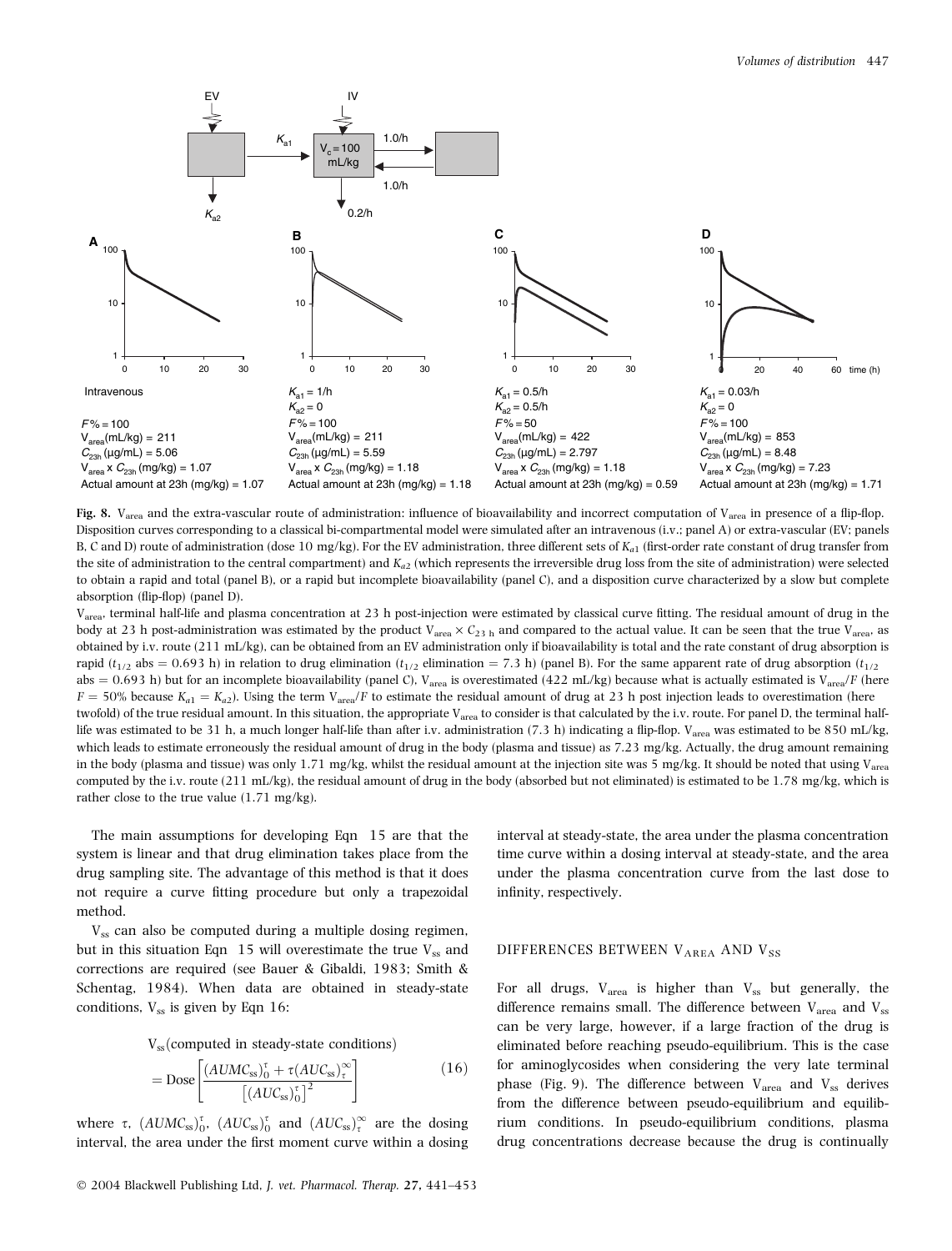

Fig. 9. Difference between the numerical value of  $V_{ss}$  and  $V_{area}$ . Three disposition curves (A, B, and C) corresponding to a bi-exponential equation with the same half-life of distribution  $(0.693$  h) and the same half-life of elimination (6.93 h) were simulated for different sets of intercept (µg/mL) ( $Y_1$  for the initial phase and  $Y_2$  for the terminal phase with  $Y_1 + Y_2 = 200$ ). For Curve A,  $Y_1 = Y_2 = 100$ . For curve B,  $Y_1 = 190$  and  $Y_2 = 10$ . For curve C,  $Y_1 = 198$  and  $Y_2 = 2$ . For each curve,  $V_{ss}$  and  $V_{area}$  were computed; it can be seen that when a large fraction of the dose has been eliminated during the initial phase (curve C), then  $V_{area}$  is much higher than  $V_{ss}$ . In contrast, if a minimal amount of drug is eliminated during the distribution phase, the numerical values of the two volumes of distribution are relatively similar.

removed from plasma at a rate proportional to plasma clearance (see Eqn 4). In contrast, in equilibrium conditions, plasma concentration is constant because the rate of drug elimination is compensated by the rate of drug input in the body (clearance is apparently null). Thus, all things being equal (i.e. for the same total amount of drug in the body), plasma concentration will be systematically lower in pseudoequilibrium conditions than in equilibrium conditions. Therefore, when establishing the correlation between the same amount of drug in the body with plasma concentration, the proportionality constant should be higher in the pseudoequilibrium state ( $V_{area}$ ) than in the equilibrium state ( $V_{ss}$ ), and  $V_{ss}$  can be viewed as the limit of  $V_{area}$  when the clearance tends towards zero.

The impact of clearance on  $V_{\text{area}}$  explains why  $V_{\text{area}}$ decreases when renal insufficiency exists. It would be erroneous to explain this decrease as an altered drug distribution. For instance, the pharmacokinetics of gentamicin was investigated in the horse before and after the occurrence of nephrotoxicity. Varea was reduced by 36%, i.e. a reduction proportional to that of body clearance (40%) whereas, as expected, the reduction of  $V_{ss}$  was more limited (19%) (Riviere et al., 1983).

# CLINICAL USE OF VOLUMES OF DISTRIBUTION  $(V<sub>C</sub>)$ ,  $V_{AREA}$  AND  $V_{SS}$ )

Volumes of distribution were conceived to compute drug amount and loading dose. Conversely,  $V_c$  and  $V_{ss}$  can be used to predict critical concentrations. In practice,  $V_c$  is seldom used. It can be

useful to predict the initial maximum concentration for an i.v. bolus administration (e.g. in anaesthesiology), and to anticipate possible side-effects when a loading dose is rapidly administered with a possible initial high peak plasma concentration, making it desirable to divide the loading dose. Another application of  $V_c$  is to estimate the plasma volume when using a compound which is restricted to plasma such as Evans blue (Fig. 5) (Wamberg et al., 2002).

 $V_{area}$  (not  $V_{area}$ F) is used to estimate the residual amount of drug in the body when the drug decreases according to its elimination phase. In a mass balance trial,  $V_{area}$  can be helpful to predict how much drug remains to be excreted, or the overall amount of drug residue in the body.

 $V_{ss}$  is the most useful  $V_d$  because it allows computation of a loading dose (Eqn 17):

$$
\text{loading dose} = \frac{V_{\text{ss}} \times C_{\text{ss}}}{F} \tag{17}
$$

where  $C_{ss}$  is the expected (desired) plasma concentration at steady-state and  $F(0-1)$ , is the bioavailability factor. A loading dose can be required for some drugs when it is desirable to reach immediately or rapidly the  $C_{ss}$  (e.g. under life threatening conditions for anti-coagulant, anti-epileptic, anti-arrhythmic, antimicrobial therapy,…) and when the drug has a long terminal half-life. As discussed in the companion paper on halflife, the time required to reach steady-state conditions is approximately 4–5 times the terminal half-life, regardless of the frequency of the drug administration. For instance, potassium bromide, for the therapy of epilepsy in dog, has a very long terminal half-life (from 12 to 20 days). Steady-state condition (90% of  $C_{ss}$ ) is only reached after approximately 2 months (March et al., 2002) when administering the daily maintenance dose, a delay during which the patient is underexposed with regard to the final targeted  $C_{ss}$ . For potassium bromide,  $V_{area}$ (close to  $V_{ss}$  because the body clearance is very low) was estimated to be  $0.45 \pm 0.07$  L/kg (Trepanier & Babish, 1995) and an i.v. loading dose of 450 mg/kg has been suggested to immediately reach a minimal therapeutic bromide plasma concentration (1000 mg/L) (Trepanier & Babish, 1995). This loading dose is about 15–20 times higher than the oral maintenance dose (20–30 mg/kg BID) (March et al., 2002) and caution must be exercised in regard to the risk of achieving transitory excessive (toxic) concentrations. Practically, the oral loading dose of 400–600 mg/kg is divided into four doses, mixed with food, and given over a 24-h period of time to reduce nausea and vomiting (Dowling, 1999).

In emergency situations, an i.v. loading dose (generally followed by an infusion to maintain  $C_{ss}$ ) can be appropriate to immediately reach the  $C_{ss}$ , as is the case for the anti-arrhythmic drug lidocaine (Nunes de Moraes et al., 1998).

Figure 10 summarizes the main difference between the maintenance and loading doses.

 $V_{ss}$  can also be used to predict the fluctuation of plasma concentrations during a dosage interval for an intermittent dosage regimen. In the equilibrium condition, the plasma concentration is decreased from the peak (maximum) plasma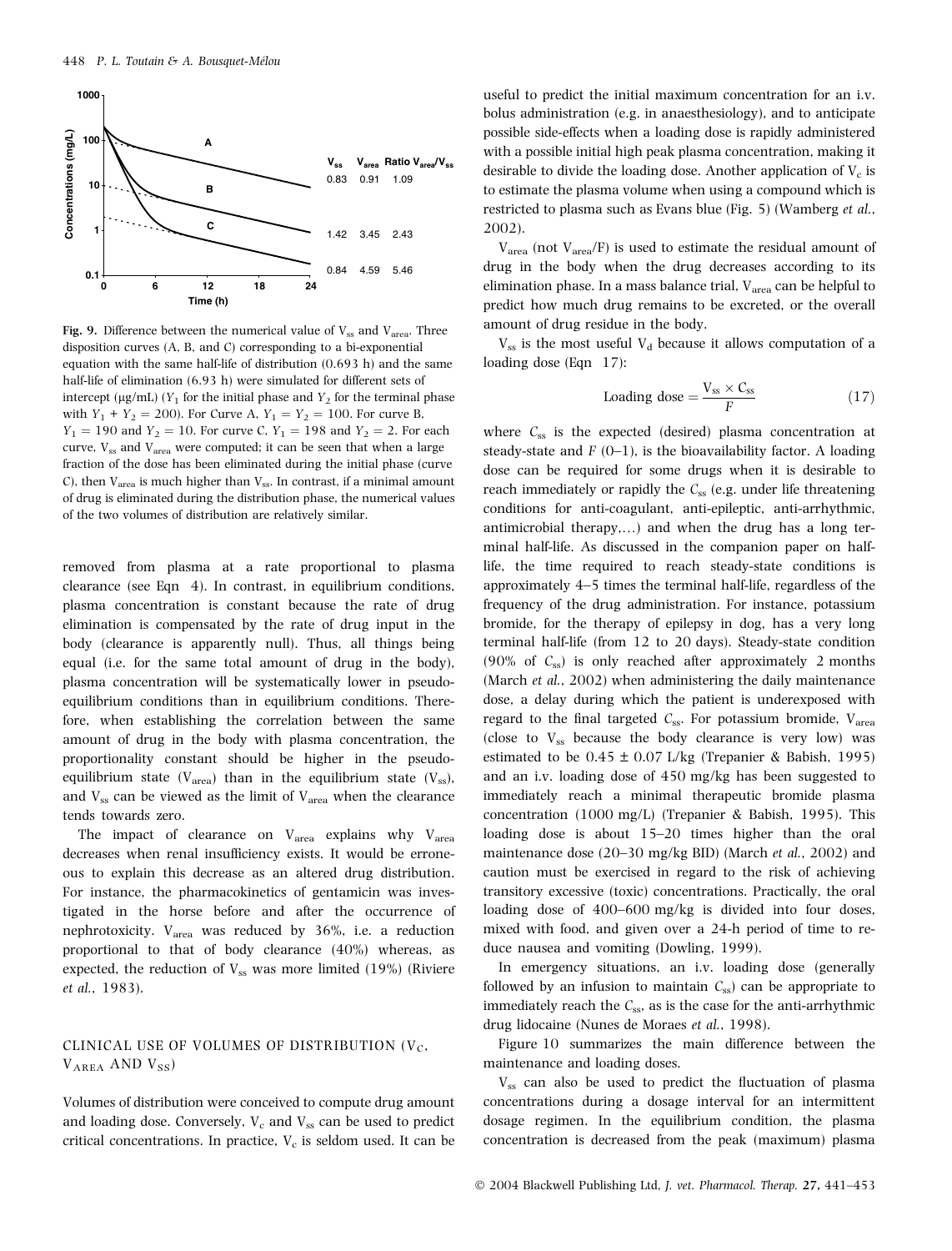

⇒ **Seldom necessary to adapt loading dose**

Fig. 10. Features of maintenance vs. loading doses.

concentration  $(C_{\text{max}})$  to a trough (minimum) concentration  $(C_{\text{min}})$  (Fig. 11). The amplitude of the fluctuation can be approximated by (Eqn 18):

$$
C_{\text{max}} - C_{\text{min}} = \frac{F(\text{Dose})}{V_{\text{ss}}}
$$
\n(18)

Therefore, the larger the  $V_{ss}$ , the smaller the fluctuation and vice versa. Thus, for drugs having a narrow therapeutic window, the dose and dosing interval can be appropriately selected to minimize plasma concentration fluctuations.

Finally,  $V_d$  can be used to anticipate the usefulness of dialysis for the treatment of drug intoxication in emergency. Indeed, comparison of the  $V<sub>d</sub>$  to the plasma volume indicates if the drug present in the body is mainly located in the vascular or extra-vascular spaces, then dialysis is indicated in the former case.

#### THE INCORRECT USE OF VOLUME OF DISTRIBUTION TO EXPLAIN LEVELS OF PLASMA CONCENTRATION

Volumes of distribution are frequently used to discuss the extent of drug distribution. It should be emphasized again that  $V_d$  was not primarily designed for this purpose, and to say that average  $(C_{ss})$  plasma concentrations are low because  $V_{ss}$  is large would imply rearranging implicitly and incorrectly the Eqn 1 into (Eqn 19):

$$
C_{\rm ss} = \frac{\text{Amount at equilibrium}}{V_{\rm ss}} \tag{19}
$$

This expression is not valid when conceptualizing dependency and functionality because it involves inter-relating the dependent variable  $(V_{ss})$  and the independent variable  $(C_{ss})$ . In the framework of  $V_d$ ,  $C_{ss}$  is the variable that controls  $V_{ss}$ .

Contrary to expected intuition, it is not  $V_{ss}$  which controls  $C_{ss}$ but the plasma clearance (Eqn 20):

$$
C_{ss} \times \text{Dosing interval} = AUC_{ss} = \frac{F \times \text{Dose}(\text{maintename})}{\text{Clearance}} \tag{20}
$$

Equation 20 also indicates that the total AUC is wholly independent from  $V_{ss}$ . AUC is controlled only by the plasma



Fig. 11. Volume of distribution  $(V_{ss})$  and plasma concentration fluctuations at steady-state. This figure illustrates that the amplitude of plasma drug concentration fluctuation (the difference between the  $C_{\rm max}$  and the  $C_{\text{min}}$ ) is influenced by the extent of the drug distribution. Simulated curves correspond to two different drugs (A and B) having the same plasma clearance, the same rate constant of absorption  $(1 h^{-1})$  but different  $V_{ss}$  (0.2 L/kg and 0.5 L/kg for drugs A and B, respectively). The same dosage regimen (Dose 100 mg/kg, dosing interval 24 h) has been simulated. At steady-state, the actual amplitude of fluctuation was 427 and  $187 \mu g/mL$  for drugs A and B respectively, whereas Eqn  $18$ predicted 500 and 200 ug/mL (assuming  $F = 100\%$ ). The difference between the actual and predicted value is due to the fact that Eqn 18 does not take into account that drug disposition follows multiexponential kinetics, and that the actual  $C_{\rm max}$  and  $C_{\rm min}$  are functions of a set of several exponential constants.

clearance, and  $V_d$  is associated only with the shape of the disposition curve and not its area.

# A MINIMAL PHYSIOLOGICAL MODEL FOR THE INTERPRETATION AND PREDICTION OF A VOLUME OF DISTRIBUTION

If one wishes to discuss  $V_d$  in terms of drug repartition, it is necessary to have recourse to a physiological model. For this purpose,  $V_{ss}$  is the appropriate  $V_{d}$ .

Taking into account that only unbound drug is capable of entering and leaving the plasma and tissue (see Fig. 3), a minimal physiological model of  $V_{ss}$  can be established according to the principle of mass balance (Eqn 21):

$$
V_{ss} = V_P + V_T \frac{f u_{,P}}{f u_{,T}} \tag{21}
$$

where  $V_P$  is the plasma volume and  $V_T$  is the volume outside the plasma into which the drug distributes. In the first instance,  $V_T$  can be approximated by total body weight (Jusko & Chiang, 1982).  $fu<sub>p</sub>$  is the fraction unbound in plasma, and  $fu_{\text{T}}$  is the fraction unbound outside plasma. The ratio  $fu_{\text{P}}/fu_{\text{T}}$ can be seen as the overall drug partition coefficient  $(K_P)$ between plasma and other tissues (Eqn 22). Figure 12 presents a pictorial view of the minimal model for a  $V_d$  using a flask analogy to the body.

Equation 21 indicates that a drug which is largely bound to plasma protein ( $fu,$ <sub>P</sub> small) will tend to have a rather small  $V<sub>d</sub>$ ,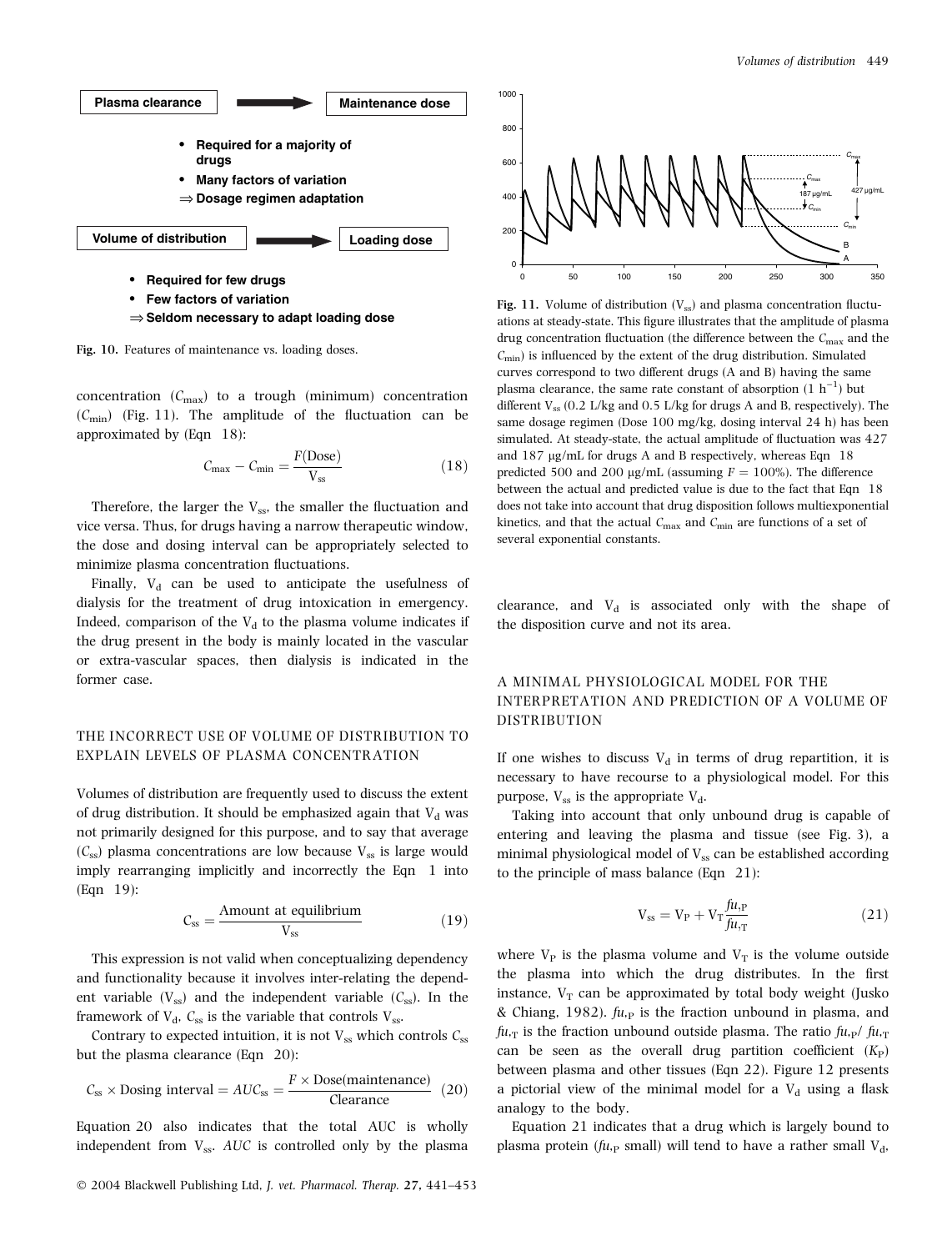whereas a drug extensively bound to tissue  $(fu, T)$  small) will generally have an apparent large  $V_d$ . Thus,  $fu_{,T}$  and  $fu_{,P}$  have opposite effects on  $V_d$ , and the extent of distribution in the body can be regarded as the result of a binding competition between plasma and tissue (Bickel & Gerny, 1980).

 $fu_{\text{T}}$ , in contrast to  $fu_{\text{P}}$  is not easily measurable. Currently, there is evidence of a lack of correlation between  $f_{u,p}$  and  $f_{u,r}$ , but the correlation between binding in different tissues (Fichtl et al., 1991) suggests that this process may be governed by similar mechanisms whatever the tissues.

For a drug having a large  $V_{ss}$ ,  $V_P$  in Eqn 21 can be neglected and  $V_d$  interpreted using Eqn 22:

$$
V_{ss} = V_T \frac{f u_{,P}}{f u_{,T}} = V_T K_P
$$
\n(22)

where  $K_P$  is the overall partition coefficient and  $V_T$  is approximated by the body weight : 1 L/kg or 30 L for a 30 kg dog.

If  $V_{ss}$  is expressed in L/kg (i.e. if  $V_T$  is 1 L/kg), the numerical value of  $V_{ss}$  is equal to  $K_{P}$ . For example, the  $V_{ss}$  of chlorpromazine in the dog is 18.6 L/kg; using Eqn 22,  $K_P$  can therefore be



Fig. 12. Models of volume of distribution using a flask analogy model. A hypothetical drug partition between two water phases (1 and 2) having the same volume (1 L) and being analogous to plasma (1) and tissue (2). The drug concentration is symbolized by a given number of dots. In phases 1 and 2 drug can be free  $(\bigcirc)$  or bound  $(\bigcirc)$  to protein, tissues... The system being in equilibrium, the free drug concentration is the same in phase 1 and phase 2 (symbolized here by 4 empty dots, in each water phase). In phase 1, drug can bind to protein leading to computation of a free fraction denoted  $f_{\mu,\nu}$ . Similarly, for the phase 2 representing the tissue compartment, the free fraction is denoted  $f_{\mu,\tau}$ .

The figure in each inset gives the number of solid dots fixed on plasma protein or tissue components. Using this analogous system, the definition of volume of distribution is applied:

$$
V_d = \frac{\text{Total number of dots in the flask}}{\text{Total dot concentration in phase 1 of the flask}}
$$

The  $V_d$  is also computed using a model of the form:

$$
V_d
$$
 = volume of phase 1 (1 L) + volume of phase 2 (1 L)  $\times \frac{f u_{\text{r}}}{f u_{\text{r}}}$ 

where fu, p and fu, T are the number of free dots over the total number of dots in each phase. This model is the physiological model for a  $V_d$  (see Eqn 21 in the text). The ratio:  $K_P = \frac{fu_{\text{P}}}{fu_{\text{T}}}$  is the partition coefficient of the system.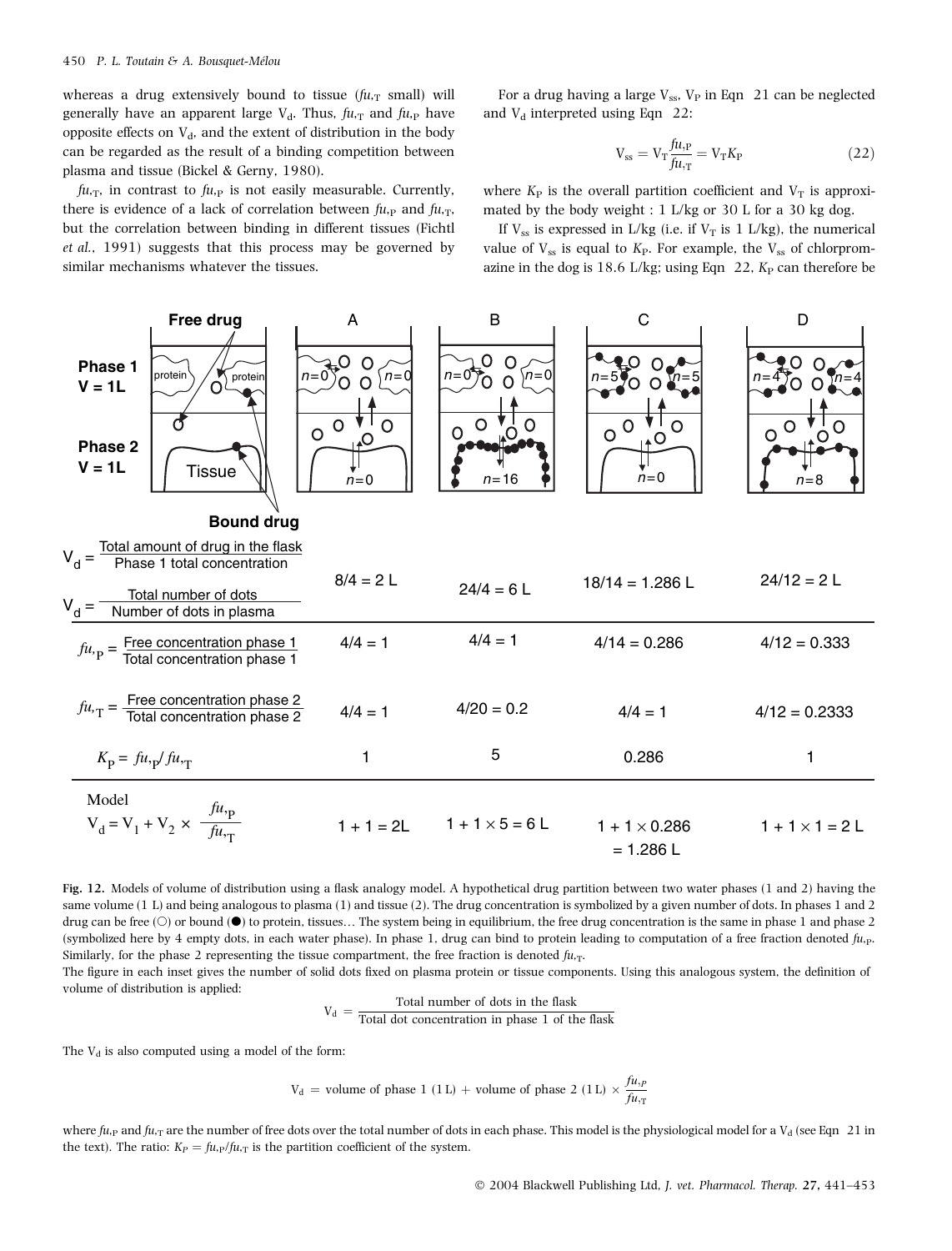estimated to  $18.6$ ,  $K_P$  expressing the overall affinity of the body for the drug and  $V_{ss}$  expresses the capacitance property of the body for that drug.

# WHY AND HOW TO PREDICT  $V_{SS}$  IN THE EARLY STAGES OF DRUG DEVELOPMENT

Only drugs in the vascular system can be presented to the clearing organs for elimination, and volume of distribution is one of the determinants of the terminal half-life (Eqn 28 vide infra). In early drug development, the  $V_d$  of different analytes can be considered for its impact on terminal half-life and hence the duration of drug action : the higher the  $V_d$  the longer the half-life.

For different competing similar drugs,  $V_d$  can be predicted in silico, using different regression models including drug lipophilicity and plasma protein binding as input parameters, two properties which are available early in drug development (including in silico computation) (Poulin & Theil, 2002).

 $V<sub>d</sub>$  can also be predicted by some in vitro investigations to estimate  $K_P$  (Eqn 22). The two main contributors to  $V_T$  are muscle (about 40% of the BW) and fat (from 10 to 40% of BW depending on age and feeding regimen) and according to Bjorkman (2002) it is possible to predict the Vss for a drug from knowledge of only two  $K_{\rm P}$  ( $K_{\rm P}$  for fat and muscle). The muscle  $K_{\rm P}$  can be used to represent all lean tissues including carcass but the fat  $K_{\rm P}$  seems to predict better the one of lung for basic drugs.

Another means of predicting a  $V_d$  is to extrapolate  $V_{ss}$  from one species to another. For a series of basic drugs, it was shown that the term  $V_T/f_{U,T}$  was relatively similar in different species, allowing prediction of a  $V_d$  in a new species by determining only  $fu_{\text{P}}$  (Sawada et al., 1984).

### THE POTENTIALLY MISLEADING USE OF VOLUME OF DISTRIBUTION TO ANTICIPATE THE LEVEL OF TISSUE DRUG CONCENTRATIONS

It is often quoted 'a high tissue concentration should be expected for that drug by comparison with another one because the difference between the volumes of distribution is very large'. Actually, a large difference in  $V<sub>d</sub>$  can only reflect a small change in tissue concentrations. For instance, considering a drug having a  $V_d$  of 1 L/kg with 90% of the drug in tissue, and a drug having a  $V_d$  of 10 L/kg with 99% of the drug in tissue; there is a difference of only 10% between the two drugs in terms of amount located in tissue.

# THE RELATIONSHIP BETWEEN  $V_{SS}$  AND THE AMOUNT OF DRUG IN THE BODY IN TERMS OF DRUG BINDING

The total amount of drug in the body is given by Eqn 23:

Total amount of drug in the body  
= 
$$
V_d \times \text{Plasma concentration}_{\text{(total)}}
$$
 (23)

Replacing  $V_d$  by Eqn 22:

Total amount of drug in the body

$$
= V_{\rm T} \times \frac{f u_{\rm P}}{f u_{\rm T}} \times \text{Plasma concentration}_{\text{(total)}} \tag{24}
$$

Considering that  $fu_{\text{P}} \times \text{Plasma concentration}$  is equal to the free drug plasma concentration ( $C_{free}$ ) Eqn 24 can be rewritten (Eqn 25):

Total amount of drug in the body = 
$$
V_T \times \frac{1}{f\mu_{,T}} \times C_{\text{free}}
$$
 (25)

Inspection of Eqn 25 shows that the total amount of drug in the body is not influenced by  $fu<sub>P</sub>$  (i.e. drug binding to plasma protein) and that no adjustment of the loading dose is required when  $fu<sub>p</sub>$  is altered.

# THE USE OF TOTAL TISSUE CONCENTRATION TO DISCUSS THE LOCAL FREE REGIONAL EXTRACELLULAR CONCENTRATIONS

When interpreting a large  $V_{ss}$  or a high total tissue concentration, it should be stressed that it is the free drug concentration in extracellular fluid which controls the total tissue concentration and not the inverse. For instance, an increase in  $fu_{\text{T}}$  will result in a proportional decrease of tissular total concentration but will have no effect on free concentration in the area or in any other part of the body (Gibaldi & Koup, 1981).

Actually, as for the free plasma concentration, the free (local) extracellular concentration is controlled only by the free plasma clearance (i.e. the intrinsic clearance for drugs having a low extraction ratio), and not by the total tissue concentration. This explains why a high total tissue concentration does not guarantee an appropriate extracellular drug concentration (e.g. for an antibiotic), and that a total tissue concentration has no relevant intrinsic therapeutic meaning, especially when the biophase is located in extracellular water of the target tissue (which is the case for most pathogens of veterinary interest).

The relevant concentration when the biophase is located in extracellular fluid of a given tissue is the free plasma concentration, which is in equilibrium with the free concentration in extra-vascular water.

#### INTERPRETATION OF SMALL VOLUME OF DISTRIBUTION

Equation 21 (or Equation 22) is not satisfactory for the physiological interpretation of small values of  $V_{ss}$  (i.e.  $V_d$  < 0.2 L/kg).

Oie and Tozer (1979), proposed a model for small volumes of distribution having three physiological spaces and for a man of 70 kg BW they provided the following equation (Eqn 26):

$$
V(L) = 7.5 + 7.5 \text{ft}_{\text{,p}} + V_{\text{T}} \frac{\text{ft}_{\text{,p}}}{\text{ft}_{\text{r},\text{T}}} \tag{26}
$$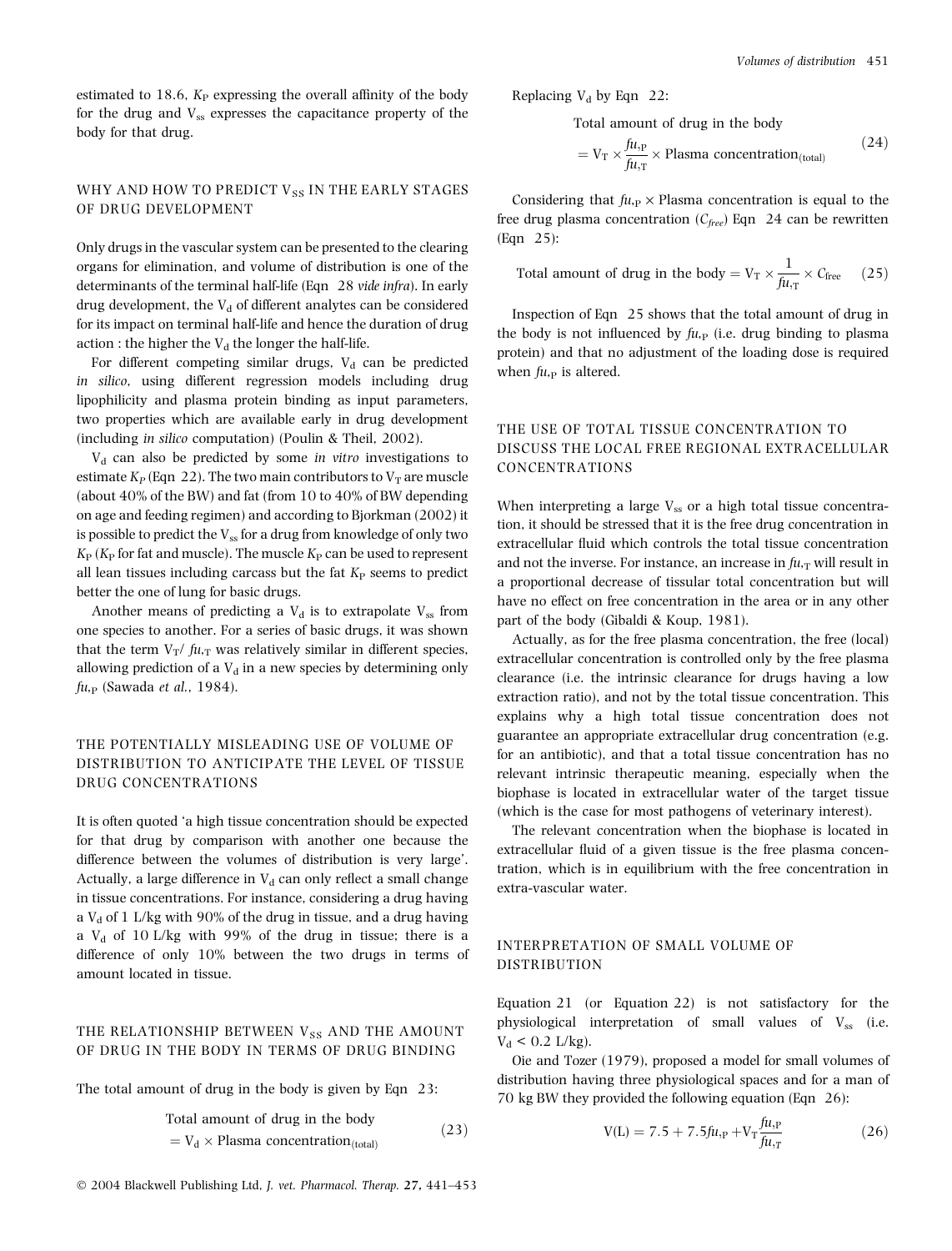where  $V_T$  at variance with Eqn 22, is assimilated into the volume of intracellular water (24 L in man). The same equation scaled in body weight units is (Eqn 27):

$$
V(L/kg) = 0.107 + 0.107 \text{ft}_{\text{,p}} + 0.343 \frac{\text{ft}_{\text{,p}}}{\text{ft}_{\text{,r}}} \tag{27}
$$

Using this model, the smallest  $V_d$  is no longer the plasma volume (3 L for a man or 0.04 L/kg) but 7.5 L for a man or (0.11 L/kg), and it corresponds to a drug which will be integrally bound to plasma protein ( $fu_{P} = 0$ ). The minimal volume is higher than the plasma volume because plasma proteins also diffuse out of the vascular space (extracellular fluid) and return through the lymphatic system to plasma. Thus the minimal  $V_d$ corresponds to the apparent distribution space of the circulating and recirculating plasma proteins. If a lower  $V_d$  is computed, it is likely that it has been evaluated before the drug has been totally distributed through the protein circulation space. For a drug restricted to the extracellular fluid and not bound to plasma protein ( $fu<sub>P</sub> = 1$ ), the apparent volume of distribution is 15 L for a man (or about 0.22 L/kg), i.e. equivalent to the extra-vascular water space (e.g. the inulin  $V_d$ ). Using this model, the repartitioning of drug (free and bound) in the body can be predicted from  $fu_{\text{P}}$  and  $V_{\text{ss}}$  (Rowland & Tozer, 1995). For many pathogens of veterinary interest, the biophase is the extracellular water space and, all other things being equal, the most appropriate antibiotic is the one for which the highest percentage of drug amount in the body is located in this phase as free drug. Using this criterion, the ideal drug has a  $V_d$  of 0.68 L/kg and is 100% free [29% of drug (free) located in the extracellular fluid]. For a drug bound at 50%, the ideal  $V_d$  is 0.42 L/kg (24% of free drug is located in the biophase). For a drug bound at 90%, the ideal  $V<sub>d</sub>$  is 0.2 L/kg (10% of free drug is located in the biophase). Figure 13 gives the percentage of the drug which is located in the extracellular fluid (as free drug) for different volumes of distribution and different binding to plasma protein.

### TERMINAL HALF-LIFE AND MODEL OF VOLUME OF DISTRIBUTION

After an i.v. bolus administration, the terminal half-life  $(t_{1/2})$  is a hybrid parameter which can be interpreted in terms of both clearance and volume of distribution according to Eqn 28:

$$
t_{1/2} = \left(\frac{0.693}{\text{Clearance}}\right) V_{\text{area}} \tag{28}
$$

A long  $t_{1/2}$  may be associated either with a large  $V_d$  or/and a low clearance. The influence of  $V<sub>d</sub>$  (or more exactly of the drug distribution) is because of the fact that only drug in the vascular system can be presented to the eliminating organs (kidney and liver). The larger the  $V_d$ , the lower the fraction of the drug that can be eliminated over time and the longer the half-life.

Incorporating the model of  $V_d$  (Eqn 22) in Eqn 28 allows for a more advanced interpretation of  $t_{1/2}$  (Eqn 29):



Fig. 13. Volume of distribution, extent of protein binding and drug location in the extracellular fluid outside plasma. The values were calculated using the equation given by Rowland and Tozer (1995) (pp. 497) for hypothetical drugs having volumes of distribution of 0.2, 0.8, 2 and 10 L/kg and for each  $V<sub>d</sub>$ , for different extent of drug binding (0–100%). Inspection of this figure shows that drug binding to plasma protein has a strong influence on the fraction of drug located in the extracellular fluid outside plasma, when  $V_d$  is small, but marginal when  $V_d$  is large.

$$
t_{1/2} = \frac{0.693}{\text{Clearance}} \left( V_{\text{T}} \frac{f_{\text{H,p}}}{f_{\text{H,r}}} \right) \tag{29}
$$

For a drug having a low extraction ratio, the rate of elimination is proportional to the free plasma concentration (filtration in the kidney, hepatic clearance). Therefore, the body clearance is equal to  $f_{u,p} \times Cl_{\text{free}}$  with  $Cl_{\text{free}}$ , the clearance of the free drug. Incorporating  $fu_{\text{p}} \times Cl_{\text{free}}$  in Eqn 29 gives (Eqn 30):

$$
t_{1/2} = \left[\frac{0.693}{\text{ftu}, \text{p} \times \text{Cl}_{\text{free}}}\right] V_{\text{T}} \frac{\text{ftu}, \text{p}}{\text{ftu}, \text{T}} \tag{30}
$$

And after simplification (i.e. deleting  $f_{u,p}$ ) (Eqn 31):

$$
t_{1/2} = \left(\frac{0.693}{Cl_{\text{free}}}\right) \left(\frac{V_{\text{T}}}{f u_{\text{T}}}\right) \tag{31}
$$

Equation 31 indicates that  $t_{1/2}$  for a restricted-clearance drug cannot be influenced by  $fu_{\text{P}}$ , i.e. plasma binding, but is dependent on tissue binding (i.e.  $fu_{\text{T}}$ ). In contrast, for drugs having a high extraction ratio (i.e. a clearance which is flow dependent),  $t_{1/2}$  will be influenced by  $fu_{\text{P}}$ .

Table 1 gives the terminal half-life, clearance and volume of distribution of ivermectin, doramectin and moxidectin in cattle. It is clear that the long terminal half-life of moxidectin is mainly due to its large  $V_d$ , which in turn can be interpreted in terms of drug binding to plasma and tissues.